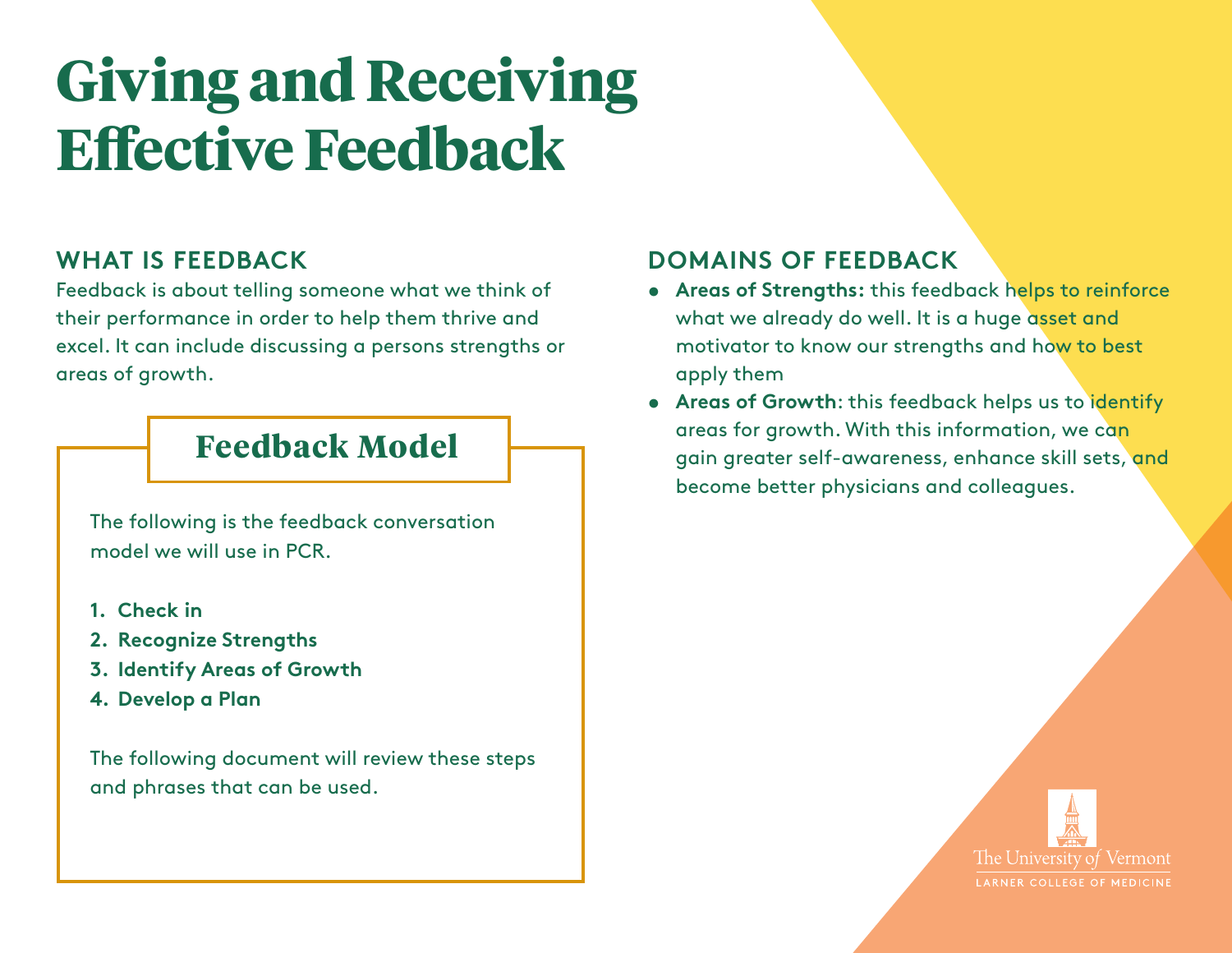# **Common Feedback Pitfalls...**

Examples of poorly delivered feedback

**The Sandwich**

"You are so great but I want you to get better at .... But you are still great."

**Coward's Compliment** "You are so great, there's just one thing I want you to work on..."

**Generalizations**

"You show up late to everything"



"Your presentation style is great."

**Fixed Mindset**

"You are a really compelling public speaker."

**Empty Praise**

"I just love working with you. You are the best!"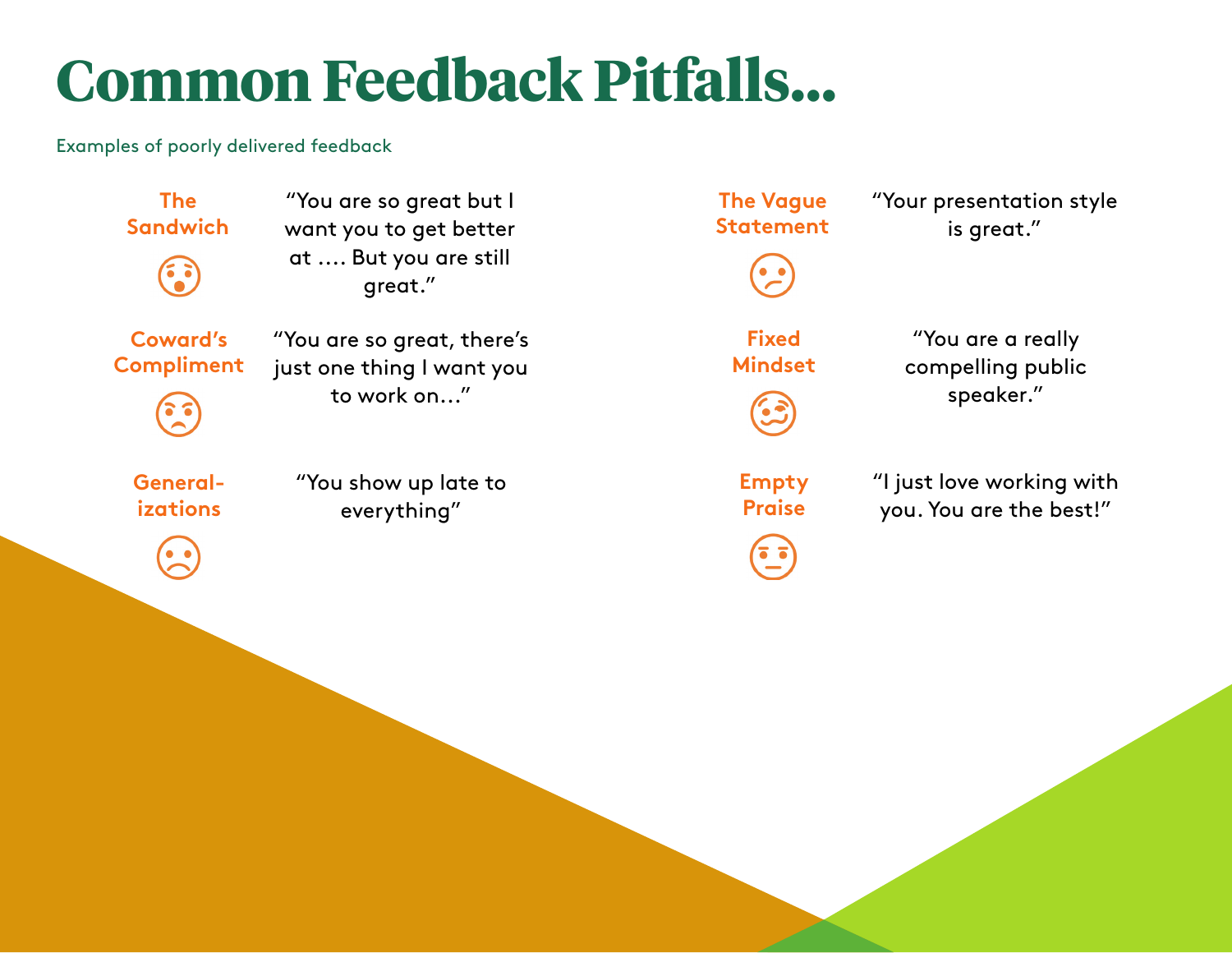# **Finding the Right Words**

The following are skills to help you with the feedback challenges

#### **1. describe the EXAMPLE**

Share the observations about something someone did/ said.

- "I noticed you did..."
- "Do you recall when you..."
- "I heard you say.."

#### **2. share the IMPACT**

You may need to illustrate how the example impacted (or could impact) others

- "The impact on me was I...
- $\bullet$  "I felt..."
- "It looked like they felt..."

#### **3. ASK for possible soultions**

When planning for the future, ask the person how they may want to continue or change something.

- "How might you...
- "Can I offer an idea..."
- "What if we..."

### **what if they do not have a clue about their performance?**

#### **Ask permission**

- **• "Can I share my observations?"**
- **• "Can we discuss how it is impacting our team?"**

#### **Give them a heads up**

**• "I have some feedback to give that is different from what you described"**

### **a sample of giving feedback**

#### **EXAMPLE**

**"I saw you arrived late for anatomy lab the last two times"**

#### **IMPACT**

**"The impact it has on our group is that we find ourselves waiting for you to begin and am not able to use our time effectively. When it happens frequently, we feel like our time isn't valued"**

#### **ASK**

**"What if you gave us a heads up on when you would be arriving late so we can use the time productively? What**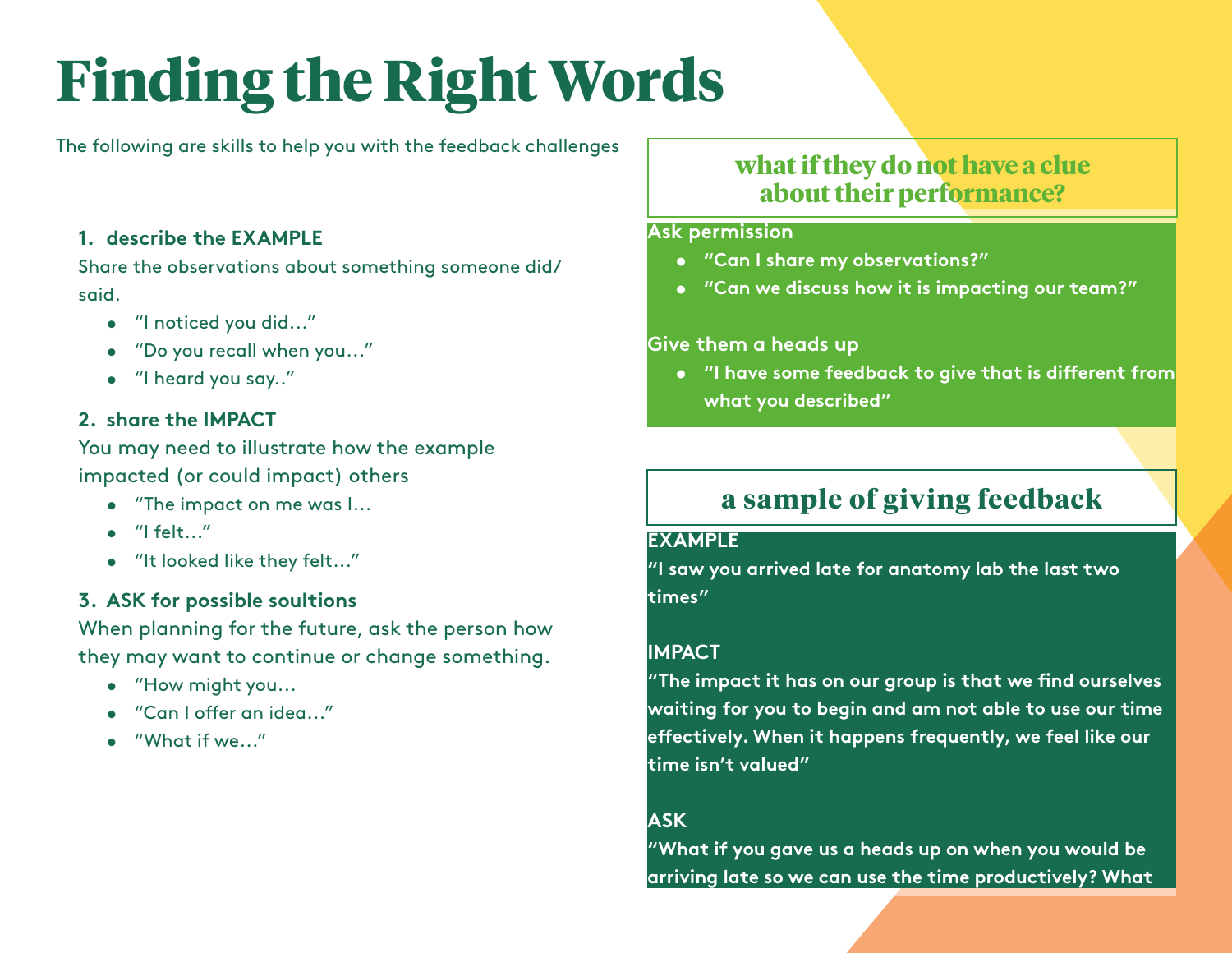# **Giving Feedback**

Below are strategies to use when giving feedback.

### **STRATEGIES FOR GIVING FEEDBACK**

- **• Make it timely**
	- Act soon (not interrupting an event, quickly afterwards)
	- Wait for a time and place when the person is ready
- **• Make it objective**
	- Focus on descrbing the "what" or "how" something was done or said
	- Focus on sharing data, rather than advice or generalizations
	- Show cause-effect relationships if needed
- **• Make it person-centered** 
	- Ask the person to identify their strengths and areas of growth first then offer your observations
	- Recognize the individual is in ultimate control of their choices and be mindful of your own biases
	- Use "I" statements, not "everyone thinks"
- **• Make it concise and specific**
	- Keep feedback to short and clear sentences
	- Limit to working on one item at a time and behaviors that a person can change
- **• Make it future oriented**
	- Emphasize the "next time", future outlook
	- Make a concrete plan that includes a time line and check in process

## **Feedback Conversation Model**

| <b>STEPS</b>                            | <b>PHRASES TO SAY</b>                                                                                                                                                                                                        |
|-----------------------------------------|------------------------------------------------------------------------------------------------------------------------------------------------------------------------------------------------------------------------------|
| 1. Check-in                             | "How's is xxx going?"                                                                                                                                                                                                        |
| 2. Recognize<br><b>Strengths</b>        | "What are you doing well?"<br>"Can I share with you what I think<br>you are doing well?"                                                                                                                                     |
|                                         | Name at least 3 behaviors that they<br>are doing well. You can reinforce<br>what they said. Include EXAMPLE<br>and IMPACT.                                                                                                   |
| 3. Identify an<br><b>Area of Growth</b> | "Is there anything you would like<br>to do differently or something you<br>would like to work on?"                                                                                                                           |
|                                         | "Can I offer something?"                                                                                                                                                                                                     |
| 4. Develop a<br>Plan                    | Name 1 thing for them to focus on.<br><b>Include EXAMPLE and IMPACT.</b><br>ASK for solutions.<br>"Can we come up with ideas on<br>how to ?"<br><u>"Would you like to start or would</u><br>you like me to offer something?" |